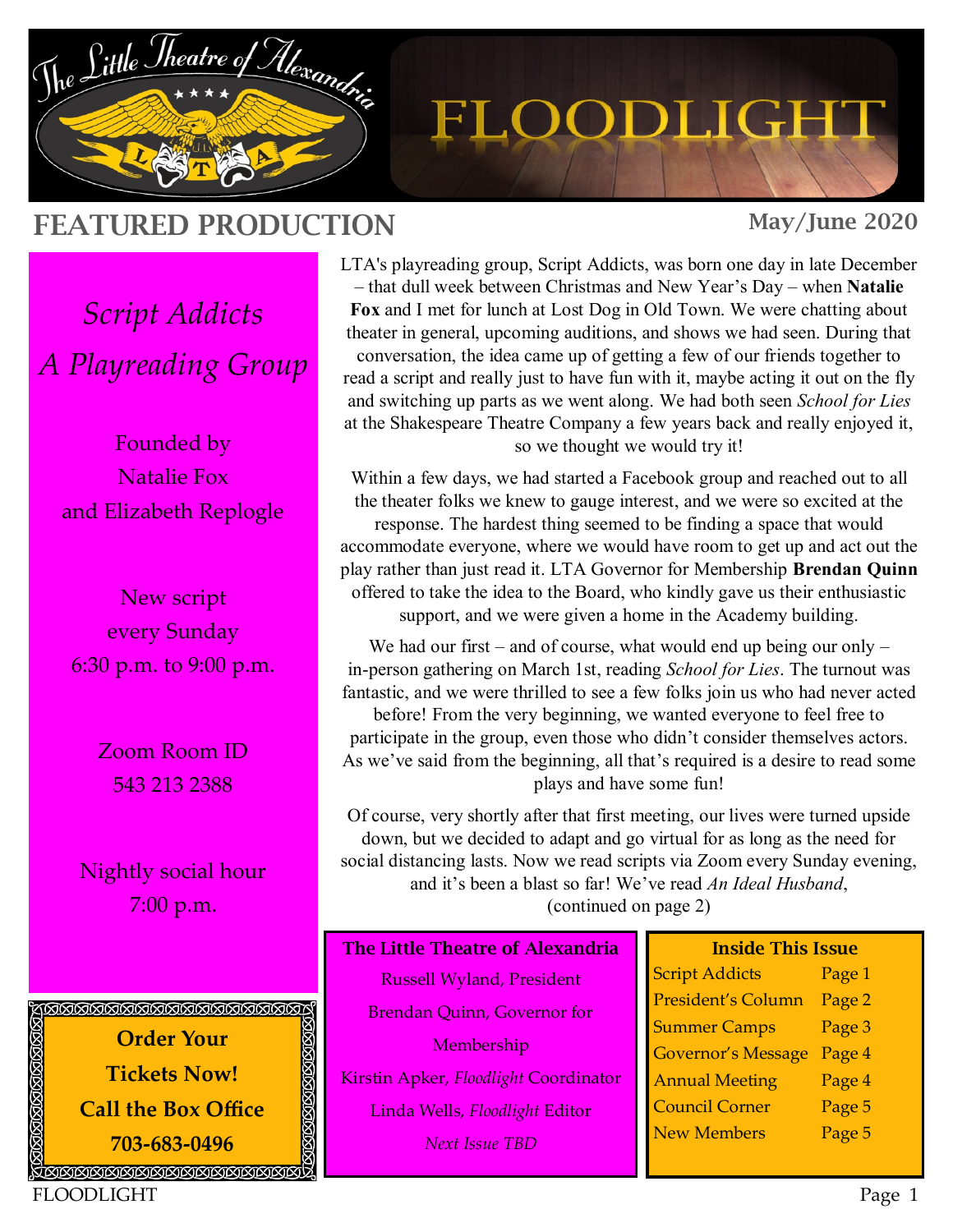

# Russell Wyland

## May 11, 2020

President's

Column

I hope this note finds you happy and healthy and missing your community theatre.I write to you with a sense of great sadness, sincere gratitude, and renewed momentum.

**Sadness**: On behalf of the Board of Governors, I have the unfortunate duty of announcing that our summer musical, *Sister Act*, has been cancelled; it was scheduled to open July 25th. With COVID-19 cases still at a robust level in the D.C. metro area and Governor Northam's (appropriately) slow re-opening plan taking shape, it has become clear that staging a large musical this summer has too many logistical and health-related challenges. The Board will consider plans for rescheduling *Sister Act* during its continuing discussion about re-opening the theatre.

**Gratitude**: The Board extends its gratitude to director **Michael J. Baker, Jr.**; co-producers **Charlotte Corneliusen**, **Jim Howard**, and **Robert Kraus**; assistant producer **Margaret Evans-Joyce**; vocal and music directors **Steve McBride** and **Colin Taylor**; co-choreographers **Cristina Cayere** and **Elizabeth Colandene**; and all the designers and volunteers who were ready to begin making *Sister Act* a reality. Their efforts have not been for naught. Through their amazing work, LTA learned how to conduct auditions by Zoom and demonstrated our commitment to sustaining great theater in Alexandria. It was a monumental undertaking, and it worked like a charm: 114 people auditioned over four nights. While we cancelled *Sister Act* on the eve of casting, the Board is grateful to those who auditioned, knowing that the production might not be able to move forward. Thank you to one and all.

**Momentum**: With this momentous decision behind us, the Board is eager to develop a more comprehensive reopening plan, a sort of vision for the fall. Stay tuned for the positive steps LTA can take together to ensure the health of the theatre and our theatre family.

In the meantime, know that future activities are still going forward. Will that change? That will depend on the future of the coronavirus in our community, the health risks posed to our patrons and volunteers, and the guidance of the City of Alexandria and the Commonwealth of Virginia.

Thank you for remaining supportive of LTA. Your kindness, generosity, patience, and understanding have sustained LTA during this difficult time and will ensure that LTA returns stronger than ever when the pandemic passes.

### May 26, 2020

In April 1943, The Little Theatre of Alexandria closed its doors for what would become a three-year hiatus. Although Japan had attacked Pearl Harbor sixteen months earlier, LTA's closure didn't happen immediately: it corresponded to the U.S. government issuing ration books for products like coffee, canned goods, meat, dairy products, cooking oil, and leather goods. While none of these items were vital to the operation of a theater (except, perhaps, coffee), rationing signaled a time when luxuries and public entertainment became inappropriate. LTA would not resume public performances until early 1946: its first show was Noel Coward's *Blithe Spirit*.

Seventy-four years later, LTA again finds itself closed. This time, the closure happened with little warning. The new enemy is the COVID-19 pandemic. This crisis, which is unlikely to end completely until a vaccine is found and/or widespread testing becomes available, is arguably more serious than the closure experienced during World War II. Even after the "all clear" sounds, there will not be the equivalent of a V-J or V-E Day: patrons will need time before they are comfortable returning to the theater.

Since the pandemic started over ten weeks ago, I have written to you several times with bad news: first it was the midstream cancellation of *Moonlight and Magnolias*. Two weeks later it was the cancellation of *Blue Stockings* and *Rumors*. I am now writing with some additional bad news, but this time the bad is (continued on page 3)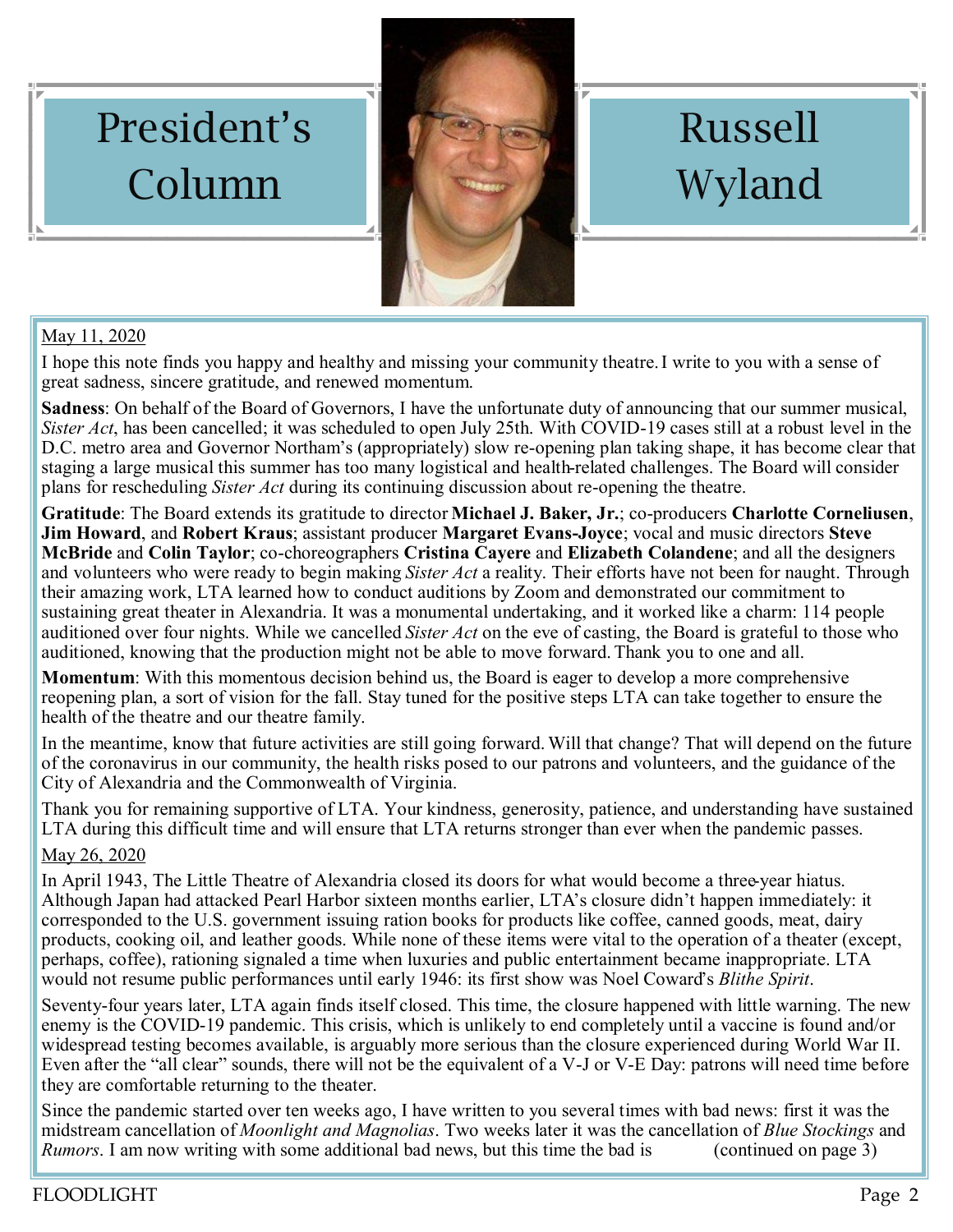(continued from page 2) tempered with glimmers of an exciting way forward.

Given the ongoing spread of coronavirus, the LTA Board of Governors has cancelled LTA's summer musical *Sister Act*, September production of August Wilson's *Fences*, and October/November production of *Wait Until Dark*.

The Board did not undertake these cancellations lightly. While the financial hit will be difficult, LTA has a more pressing responsibility to our community. Keeping our actors, volunteers, members, and subscribers safe is our priority, and that "rainy day" fund we created years ago will now be used to sustain us during a period of belt-tightening.

On behalf of the Board, I want to thank the directors, producers, and production team members of *Sister Act*, *Fences*, and *Wait Until Dark*. They have invested time and energy in these shows, and we are grateful for that work. You have my word that we will try to bring these excellent shows to LTA audiences in the near future.

If you are a subscriber, we will be sending you a new early-bird subscription form for our four-show season. If you already purchased a subscription by either check or credit card, your payment will be returned to you. We hope that you will re-subscribe to our four-show season starting in early January, thereby locking in your preferred seating and your discounted subscription rate.

If you hold LTA gift certificates with expiration dates during our anticipated 2020 - 2021 season, those certificates have been extended through the 2021 - 2022 season.

And now for our exiting news. In mid-June, LTA will announce exciting fall programming designed especially for our core patrons: members, subscribers, and volunteers. We are calling it "Small Theatre for Unusual Times," and it includes streaming opportunities and, we hope, small, high-quality socially-distanced theatre events.

And what about LTA's traditional *A Christmas Carol* with its impressive set, large cast, and Victorian musical cheer? I am happy to announce that the traditional *A Christmas Carol* will return in December 2021 (directed by Carol Clark). In 2020. as a culmination of "Small Theatre for Unusual Times," the Board anticipates launching a reconceptualized production of *A Christmas Carol* that keeps alive the LTA tradition but looks and feels like nothing we've done before. Stay tuned!

In short, "Small Theatre for Unusual Times" will be feel-good theater designed to respond to our current circumstances using LTA's many strengths. Watch for an announcement in mid-June.

LTA is now rolling out a new education plan. June summer camps are now being shifted online. LTA is beginning its work with the City of Alexandria's [ALX Promise](https://eur06.safelinks.protection.outlook.com/?url=https%3A%2F%2Fclick.icptrack.com%2Ficp%2Frelay.php%3Fr%3D5110598%26msgid%3D189236%26act%3DPHY2%26c%3D1505253%26destination%3Dhttps%253A%252F%252Fwww.alexandriava.gov%252Fhealth%252Finfo%252Fdefault.aspx%253F) project and watching the Governor's [Forward Virginia](https://eur06.safelinks.protection.outlook.com/?url=https%3A%2F%2Fclick.icptrack.com%2Ficp%2Frelay.php%3Fr%3D5110598%26msgid%3D189236%26act%3DPHY2%26c%3D1505253%26destination%3Dhttps%253A%252F%252Fwww.virginia.gov%252Fcoronavirus%252Fforwardvirginia%252F%26cf) plan to determine when and if students can return to LTA in small numbers in July. Our focus will be one of small classes (eight to ten), intensive cleaning and sanitizing, and outdoor learning. Watch our [education website](https://eur06.safelinks.protection.outlook.com/?url=https%3A%2F%2Fclick.icptrack.com%2Ficp%2Frelay.php%3Fr%3D5110598%26msgid%3D189236%26act%3DPHY2%26c%3D1505253%26destination%3Dhttp%253A%252F%252Fthelittletheatre.com%252Feducation%252F%26cf%3D4946%26v%3D3126c) for developments.

A special note of thanks to our teachers who have weathered this difficult time. Through their creative thinking, determination, and high standards, they have continued to bring LTA's educational tradition to our community (and beyond!).

We look forward to exciting days ahead. Your patronage is important to us, and my fellow Board members and I look forward to seeing you again very soon. Until then, STAY HEALTHY!

Regards, **Russell M. Wyland,** LTA President

(continued from page 1)

*The Philadelphia Story*, *The Glass Mendacity*, *Fish in the Dark*, *Almost, Maine, Humble Boy,* and *The Musical Comedy Murders of 1940*. We recently did our first Shakespearean work, *Twelfth Night*, and we plan to keep the Bard in regular rotation. We've also been proud to host two cast reunion performances of LTA productions: *The Odd Couple: The Female Version*, directed by Joanna Henry in 2015, and *Dracula*, directed by Jennifer Lyman in 2018.

We do plan to resume in-person meetings once we are able, but in the meantime, we will continue virtual readings every Sunday evening, and we encourage all LTA members to join us! Search for the Script Addicts group on Facebook, or email us at ltascriptaddicts@gmail.com.

**Elizabeth Replogle**, Co-Founder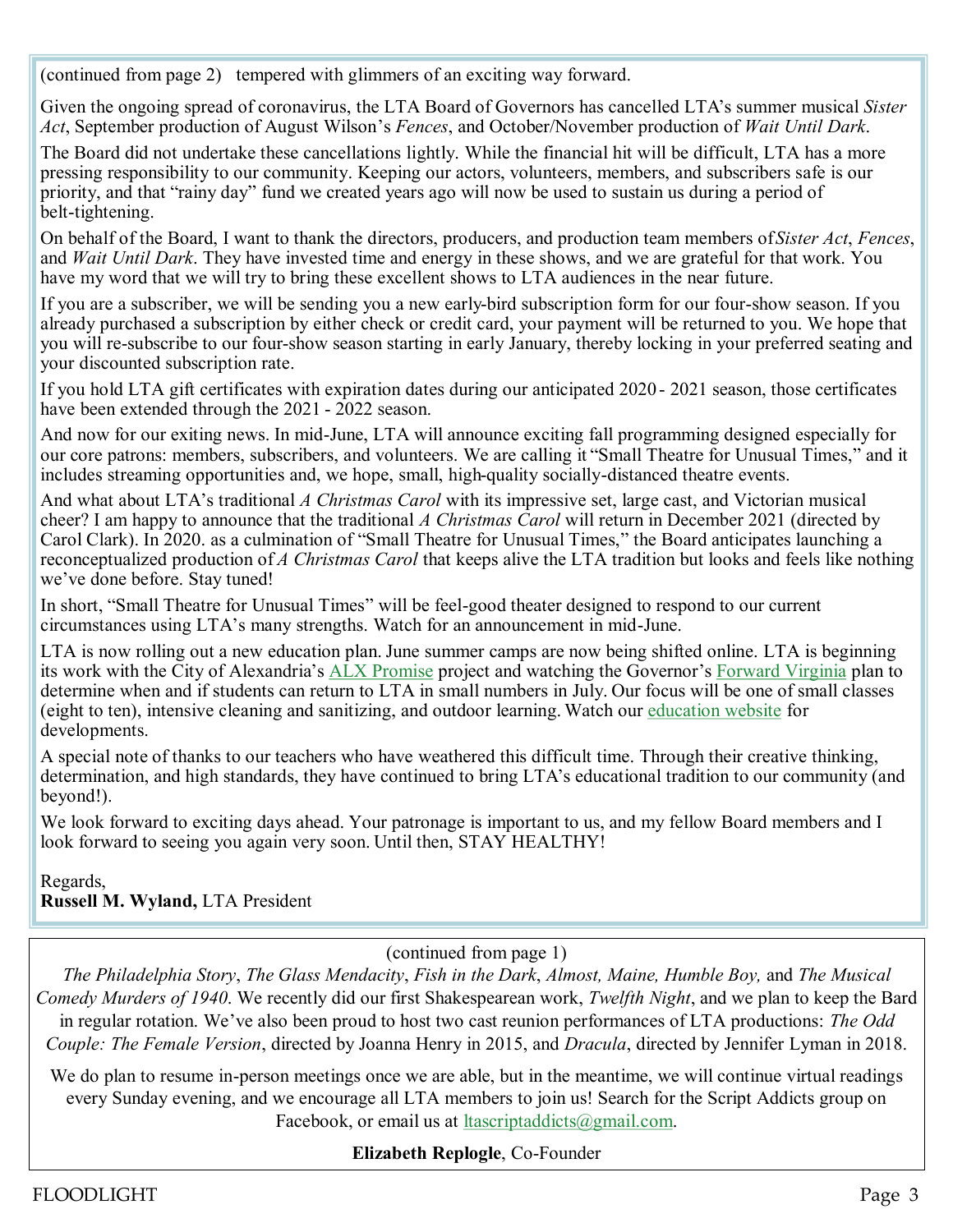# *Governor's Message*  Membership

#### **Quarantine Can't Stop Our Members**

It's been a rough time for our members recently. Our building is closed, our productions are on pause and, like the rest of America's educational outlets, our classes have moved online.

But our members are still finding ways to bring out joy through theater. Through Zoom, we are able to keep live performance alive. Every Sunday, our Script Addicts group meets to read a different show (usually a comedy), giving actors a chance to flex their craft and audience members a chance to watch. A few veterans of past LTA productions have also reunited via Zoom to mount revivals of their shows for friends and family – and we're hoping to do more. (If you've been a part of a production that you think would be fun to revive, reach out to your producer and have them contact us.)

With optimism, LTA's summer plans are also moving forward with help from Zoom. Our summer camps are moving forward online, and both the Board of Governors and the production teams for our fall shows continue to meet and plan. In addition, our season selection team is laying the groundwork for an exciting 2021 - 2022 season.

In these trying times, it's easy to lose hope. However, our members are persisting and continuing to find ways to connect and create theater even though we can't share a stage. In the midst of difficult circumstances, we are setting ourselves up for a phenomenal 2020 - 2021 season.

LTA and its members will be back.

**Brendan Quinn**  Governor for Membership

## Reminder: Annual Meeting

LTA's Annual Meeting and Election to the Board of Governors will be held on **Monday**, **June 22**, **2020**, via Zoom. Under our bylaws and charter, you must be a paid Active or Past Active adult member age 18 or older to vote. This year due to COVID-19, voting will be conducted by mail rather than in person. As required by our bylaws, a letter announcing the candidates for office and the annual meeting agenda will be sent to each eligible voting member. This mailing will also include more information regarding the adapted voting process.

We will be electing the following positions to the LTA Board of Governors on June 22nd:

**President** (one-year term) **Governor for Artistic Support** (two-year term) **Governor for Building** (two-year term) **Governor for Development** (two-year term) **Governor for Education** (two-year term) **Governor for Public Relations** (two-year term) **Governor for Production** (two-year term)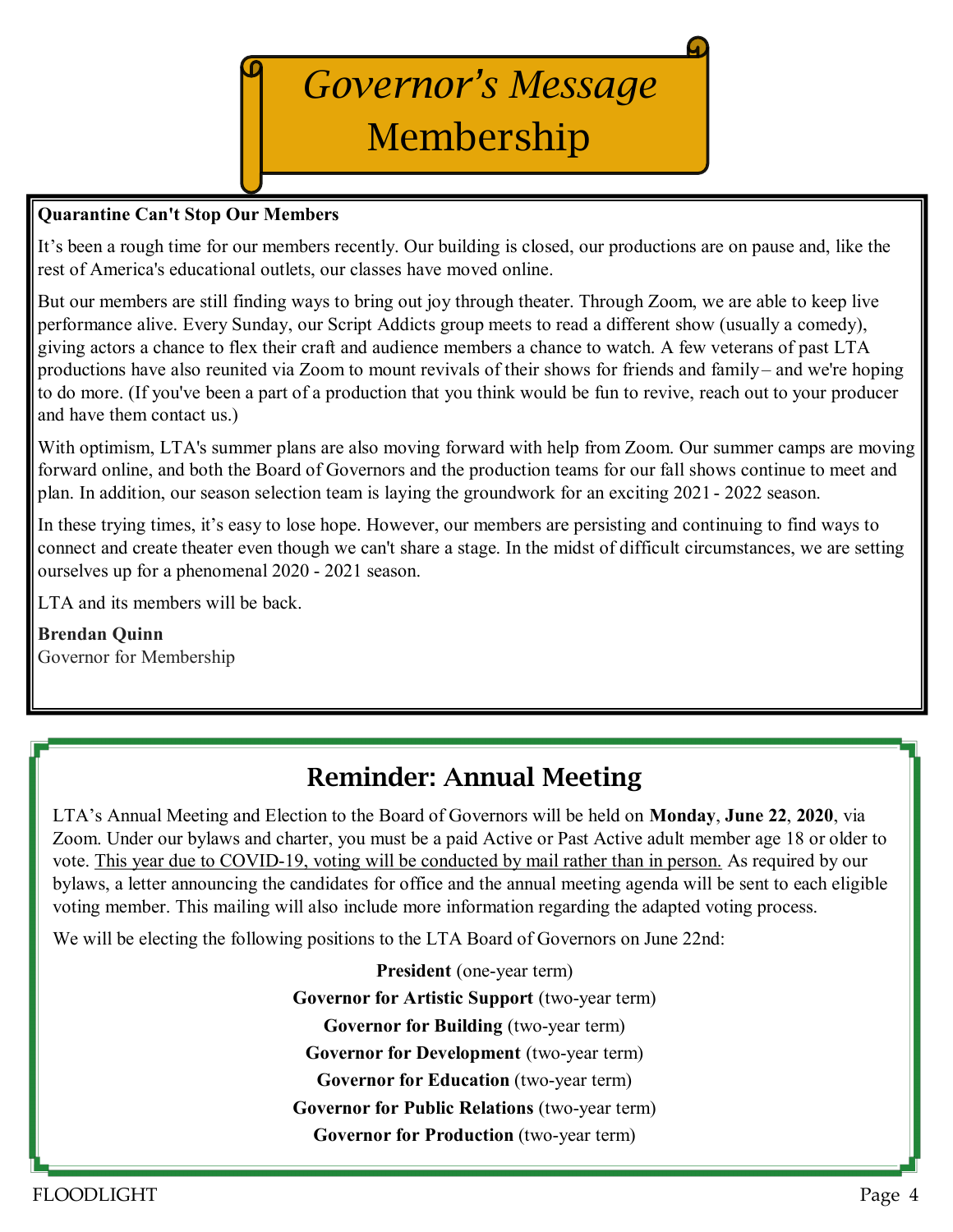

## *Council Corner*

Never in a million years would I have imagined myself writing my first Council Corner during a worldwide pandemic. And yet, here we are. First, let me just begin by saying that I hope that you and all the important people in your life are healthy and safe.

My name is Zell Murphy, and I am the newly elected Director of the LTA Council. I am a native of Alexandria and make my home in the Del Ray area. My involvement with LTA has spanned the past nine years, beginning when I first worked backstage as an assistant stage manager on *Rabbit Hole*. Since then, I've worked behind the scenes on numerous shows and have expanded my volunteer involvement to other areas of the theatre.

I am excited to take up the reins of LTA Council Director and look forward to working with a great group of officers – Vice Director **Mary Beth Smith-Toomey**, Financial Officer **Lloyd Bittinger**, and Secretary **Donna Hauprich** – and a fantastic membership.

In early April, the Council's Executive Committee met and unanimously decided to change the Council's membership year from a May 1st to a July 1st start. We made this change primarily to line up with the theatre's subscription and membership year (July 1st – June 30th). It also has the added benefit this year of

giving members extra time to renew their memberships, which we recognize could be challenging as folks juggle finances during this time.

The stated purpose of the Council is "to support the LTA program [and] undertake projects to provide funds in support of the program." Now, more than ever, it will be important for the Council to lean in and do what it can to support LTA as the theatre launches its upcoming season and operates in a "new normal" – whatever that turns out to be.

So with that said, please take a moment and renew your Council membership between now and the end of June. To renew, you can (1) mail your \$75.00 annual payment as a check made out to LTA Council to 600 Wolfe Street, Alexandria, VA 22314, or (2) contact Finance Officer **Lloyd Bittinger** at (202) 253-7747 or at  $LTAC$ ouncil $@$ aol.com and provide payment information. Council membership includes a complimentary ticket to each show of the 2020 - 2021 season (with the exception of *A Christmas Carol*).

I would be remiss if I didn't give a shout-out and thanks to **Carolyn Winters**, Council Director for the past four years. She has been tremendously helpful in providing me with guidance and advice as I've moved into this new role.

We have a lot of work to do and I'm looking forward to a great year!

**Zell Murphy**  LTA Council Director

## New Members

Haley Crittenden Gordon Elizabeth LeBoo Patrick Mahoney

**Tegan Cohen** Celia Dowers **Celia Dowers** *Celia Dowers Jeffery Dowers* 

FLOODLIGHT Page 5